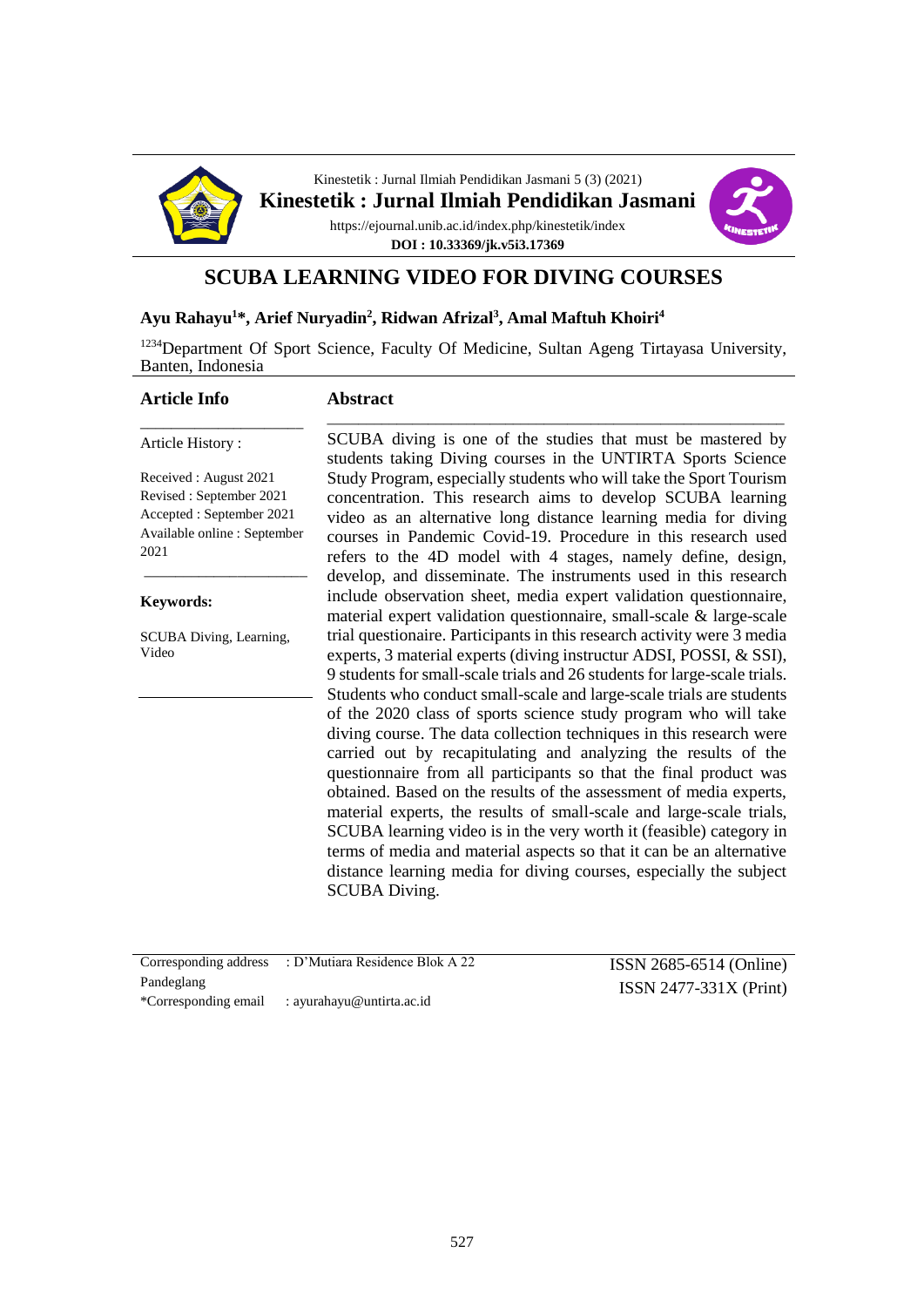## **INTRODUCTION**

SCUBA (Self Contained Underwater Breathing Apparatus) diving is a very popular diving mode in recent decades. This dive mode is characterized by a number of special equipment or SCUBA sets that are carried by divers when diving underwater (Kintz et al., 2017). SCUBA set or equipment consist of SCUBA tank (filled), buoyancy compensator, weight system, regulator with pressure gauge, alternate air source, and some other additional equipment such as mask, snorkel, and snorkel keeper, fins and boots, exposure suit, hood, and gloves, instruments to monitor depth, time, and direction (Graver, 2016).

Seeing the beauty of the underwater world firsthand makes diving a sport that has an impact on mental health. SCUBA diving has a positive impact on human mental health (Lucrezi et al., 2018), improvement of cardiorespiratory fitness (Azis et al., 2021), and physical health of people with physical disabilities (Henrykowska et al., 2021). In line with this, based on Law Number 3 of 2005 concerning the National Sports System, SCUBA diving is included in the category of recreational sports. In Indonesia, the parent organization of SCUBA Diving is known as the All-Indonesian Diving Association (POSSI). In the word.

SCUBA diving is one of the studies that must be mastered by students taking Diving courses in the UNTIRTA Sports Science Study Program, especially students who will take the Sport Tourism concentration. In this study, students are expected to be able to understand the meaning, history, and development of SCUBA diving, understand the types and functions of SCUBA Set/Equipment and their installation procedures, understand entry procedures into water/sea depths, mask clearing and equalizing.

Given the underwater environment is an extreme environment and the use of equipment is quite complex, the diving procedure must be carried out properly and correctly. Decompression Sickness (DCS) and Pulmonary Over inflation Syndrome (POIS) are one of the risks of injury associated with scuba diving (Hall, 2014). So, SCUBA diving can be a dangerous sport (Coop et al., 2016). Mistakes in dive preparation in such an environment can lead to unsafe conditions, accidents, injuries and even death (Ranapurwala et al., 2017). Therefore, it is very important to understand the function and installation of scuba equipment properly, because it is related to safety.

Learning activities in diving courses, especially in the study of SCUBA diving, should be held face-toface or offline, considering that there are several special skills/skills that students need to master. However, due to the ongoing COVID-19 pandemic, the form of learning has shifted from offline to be an online form of learning. Therefore, teachers need to choose and consider the type of learning media that will be used in the subject of this study so that learning activities can take place optimally even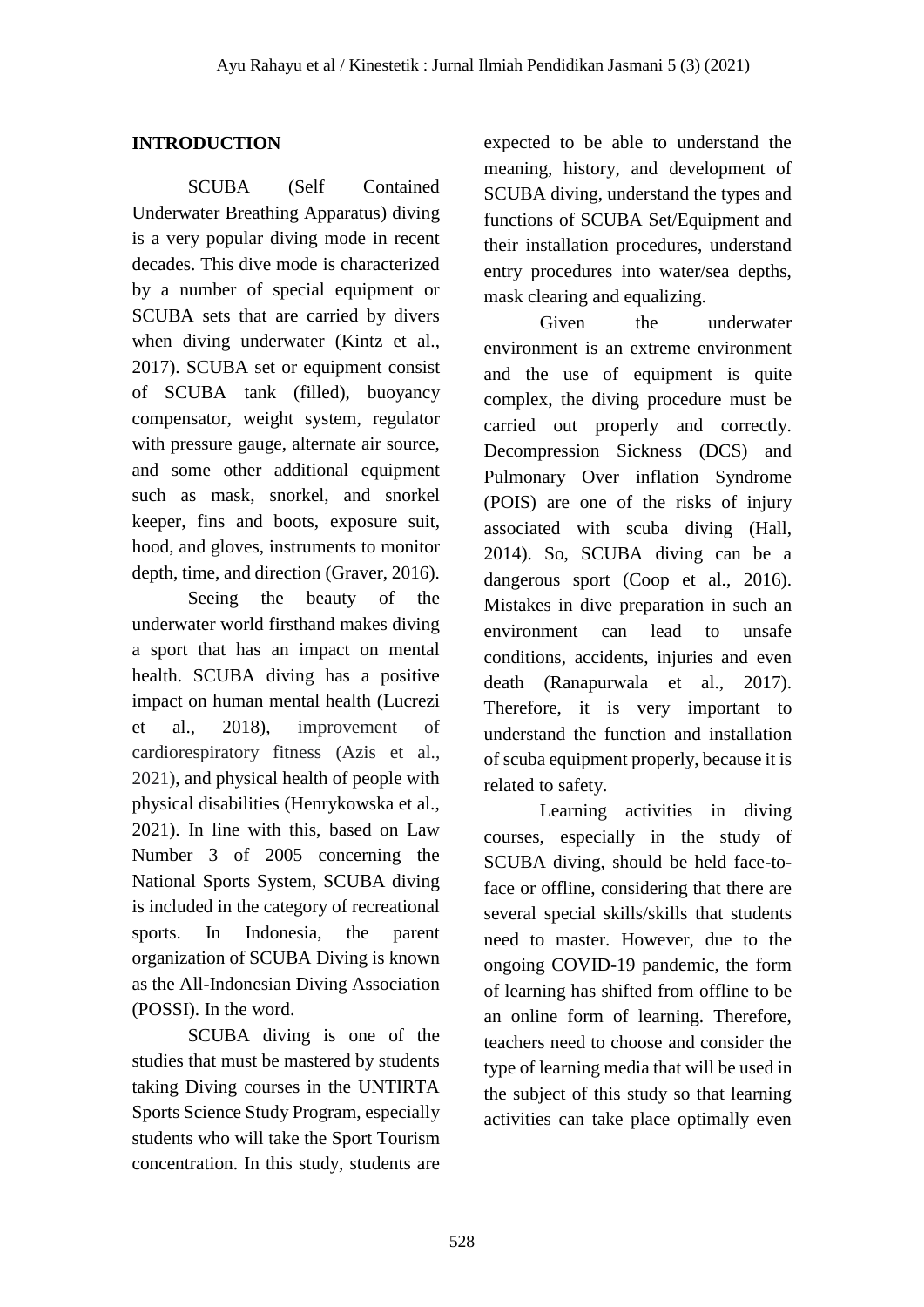though the form of learning is not in offline form.

Learning video is one form of presenting material that is widely used in learning activities during the covid-19 pandemic and one of the most common learning media to present a theoretical concept (Jordán et al., 2021). Using learning videos can make it easier for teachers to deliver material and make it easier for students to understand learning materials (Ridha et al., 2021), increase the knowledge (Wiliyanarti et al., 2021), make the learning environment more attractive than using only textbooks (Nashar et al., 2020). Moreover, using learning video effective in improving student's learning outcomes (Fitriansyah, 2020), increase students' motivation and active learning which also has a direct impact on improving student learning outcomes, especially in the distance learning (Susmiati, 2020).

This opinion is in line with the results of a survey at UNTIRTA sports science students in October 2020, where it is known that as many as 88.9% of respondents have an audio-visual learning style, and only 11.2% have a visual learning style. In choosing the type of learning media, 63.9% of respondents chose video as the most convenient learning media to use, especially during the Covid-19 pandemic. In addition, the undeveloped learning media for diving courses in the form of SCUBA Learning Video is also the main reason for this research development. The learning video as a result of this development is expected to be an alternative media for

distance learning in diving courses, especially on the subject of SCUBA Diving.

# **METHODS**

The development procedure for the 4-D model includes four stages, including define, design, develop, and disseminate develop by Thiagaradjan (in Rahayu & Nurcahyo, 2020).

# **Participants**

The participants in this research activity were 3 media experts, 3 material experts (diving instructur ADSI, POSSI,& SSI), 9 students for small-scale trials and 26 students for large-scale trials. Students who conduct small-scale and large-scale trials are students of the 2020 class of sports science study program who will take diving course.

## **Sampling Procedures**

The research location consists of several places, including the following: (1) Location for taking pictures/videos part 1 is on Sepolwan Swimming pool, (2) Location for taking pictures/videos part 2 is on Peucang Island. This location was chosen because first, on Sepolwan Swimming pool and Peucang Island there is a Dive Center that provides diving equipment that can support the process of making videos. Second, Peucang Island is one of the locations that will be diving practice for sports science students who are taking diving courses, (3) Location of the small-scale and large-scale trials is carried out in the Sport Science Study Program, UNTIRTA.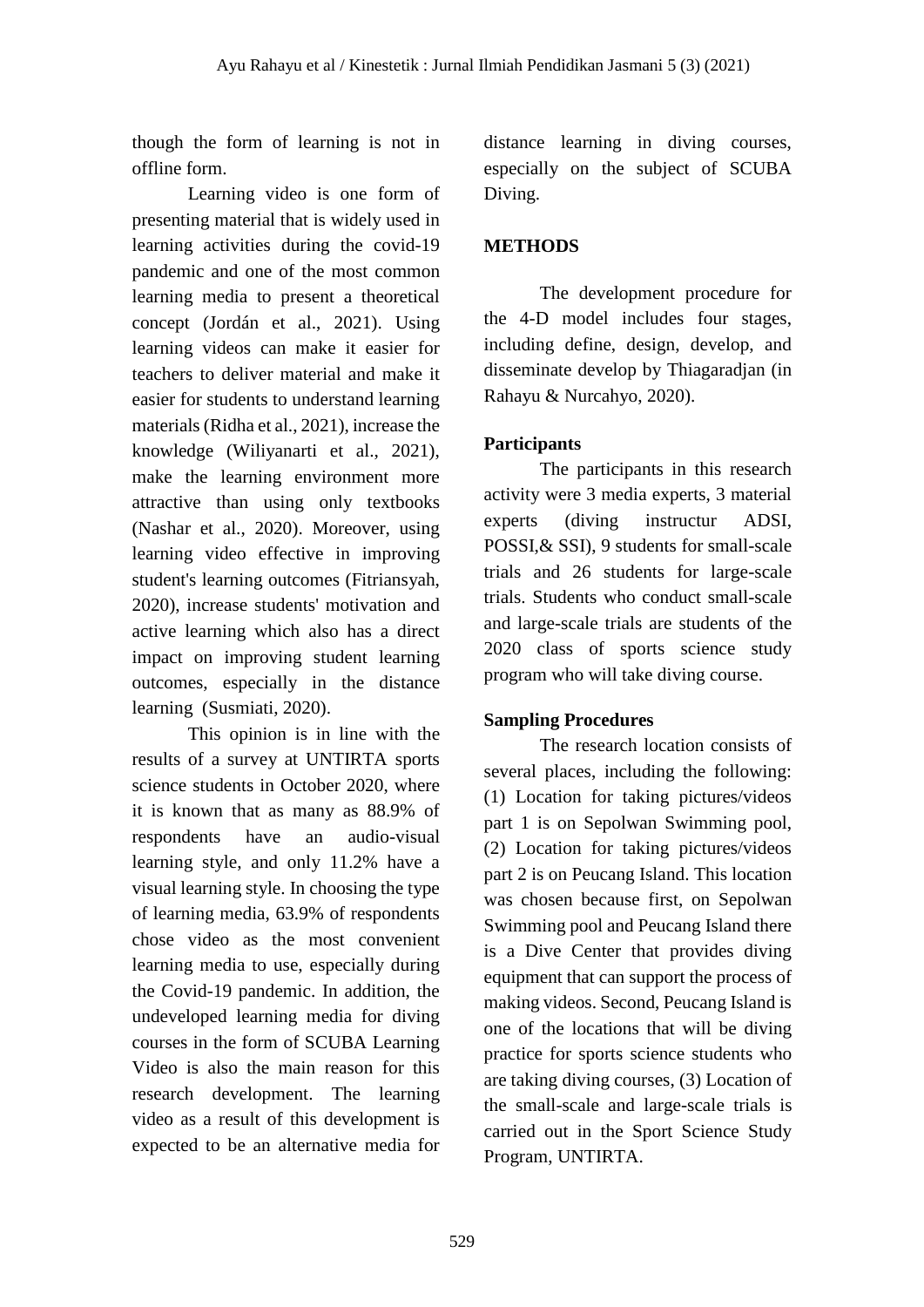### **Materials and Apparatus**

The instruments used in this study include: Observation sheet, media expert validation questionnaire, material expert validation questionnaire, small-scale trial questionnaire and large-scale test questionnaire.

#### **Procedures**

The procedure used in this research refer to **4D model** develop by Thiagaradjan (in Rahayu & Nurcahyo, 2020) that can be seen in Figure 1 below:



Note: 1= Define, 2=Design, 3=Develop, 4=Disseminate Figure 1. Schematic of the 4D model

1. Define

The define stage consists of two activity steps, namely the analysis of learning components and analysis of the characteristics of students of the sport science study program. Analysis of learning components is done by analyzing matters related to learning such as reviewing the curriculum,

syllabus, Semester Implementation Plan, teaching materials and learning resources, as well as observing supporting facilities and infrastructure in diving courses. While the analysis of student characteristics is carried out by observing the process of lecture activities for 4 meetings (online) to find out the styles and patterns of student learning.

2. Design

The design stage consists of two activity steps, including the preparation of the initial format of the development media (script, determining the duration of the video, determining the location for taking pictures and videos, video editing) and research instruments in the form of a validation questionnaire, a small group test questionnaire (limited), and a pilot test. large group (field). This stage produces the initial product (prototype).

3. Develop

The procedure carried out at the development stage is to validate the initial product developed (prototype) on 3 media experts and 3 material experts to determine the quality of the developed media both from the media and material aspects. The results of the validation from the media and material experts then will be analyzed and revised if there are suggestions/ improvements. Furthermore, the revised product development results based on suggestions and input from media and material experts/experts will be tested in small-scale and large scale trial. The results of the trial at this stage will then be revised according to the suggestions and inputs that have been given. The final result at this stage is the final product that is ready to be distributed.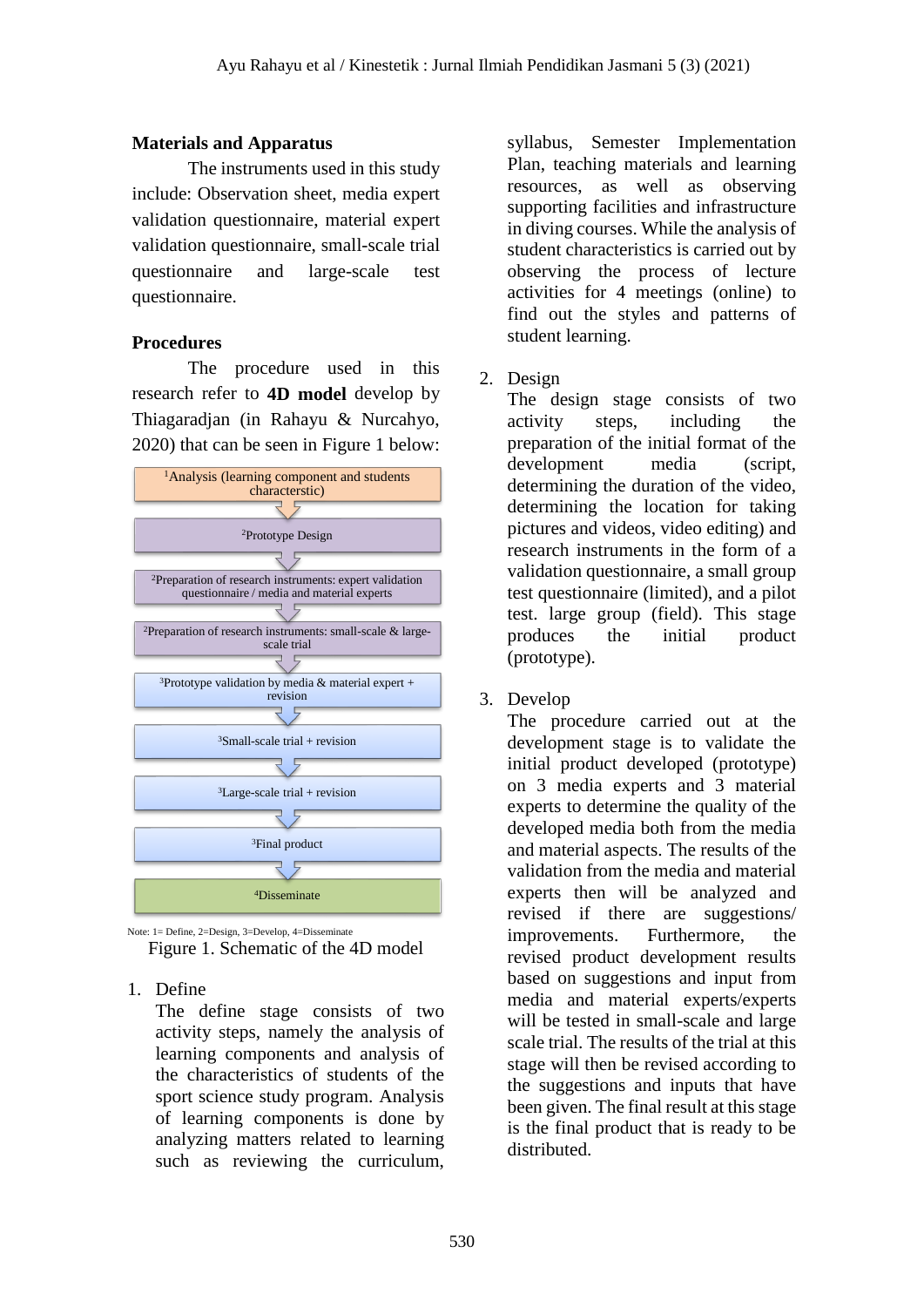4. Disseminate

The dissemination phase is planned to be carried out in several study programs that provide diving courses.

## **Design or Data Analysis**

The data analysis technique in this development research refers to the Mardapi (in Rahayu & Nurcahyo, 2020), that is:

1.Collecting and converting score data on the questionnaire sheet into qualitative form (score  $4=$  very good, score  $3=$  good, score  $2=$  poor, score  $1 = \text{very poor}$ 

2.Calculate the average score of the total filling in the questionnaire using the following formula:

$$
\bar{X} = \frac{\sum X}{n}
$$

Note:  $\bar{X}$  = Mean Score,  $\Sigma X$  = Total Score,  $n =$  number of appraisers

1. Converting the average score into a qualitative value with criteria:

| Form                               |        |               |  |  |
|------------------------------------|--------|---------------|--|--|
| <b>Score Range</b>                 | Score/ | Category      |  |  |
|                                    | value  |               |  |  |
| $x \geq \overline{X} + 1$ SBi      |        | very worth it |  |  |
| $\bar{X}+1$ SBi > x > $\bar{X}$    |        | worthy        |  |  |
| $\bar{X} > X \geq \bar{X} - 1$ SBi |        | no worth it   |  |  |
| $x < \overline{X}$ - 1 SBi         |        | no feasible   |  |  |

Note:

 $X=$  score obtained.  $\bar{X}$  = rata-rata ideal = ½ (4+1) = 2,5

```
SBi= 1/5(4-1) = 0.6
```
### **RESULTS**

The result of this development research is a SCUBA learning video for diving courses (duration= 38.15 minutes), with three session: session 1 (history of diving, skin diving equipment & procedure), session 2 (SCUBA Equipment, Instalation /Release

procedur, Entry Procedure, Mask Clearing & Equalizing), and session 3 (SCUBA diving designation). Based on the results of the assessment of media experts, material experts, the results of small-scale and large-scale trials, SCUBA learning video is in the very worth it (feasible) category in terms of media and material aspects so that it can be an alternative distance learning media for diving courses, especially the subject SCUBA Diving.

## **Tables & Figures**

The SCUBA Learning Video screen display can be seen in the following figures 2-15 below:



Figure 2. Opening Scene

Figure 2 is an opening scene display that shows the identity of the institution. This scene is 6 seconds long.



Figure 3. Prolog

Figure 3 is a prologue scene display that displays a brief description of the instructional video usage guide. This scene is 2 minutes long.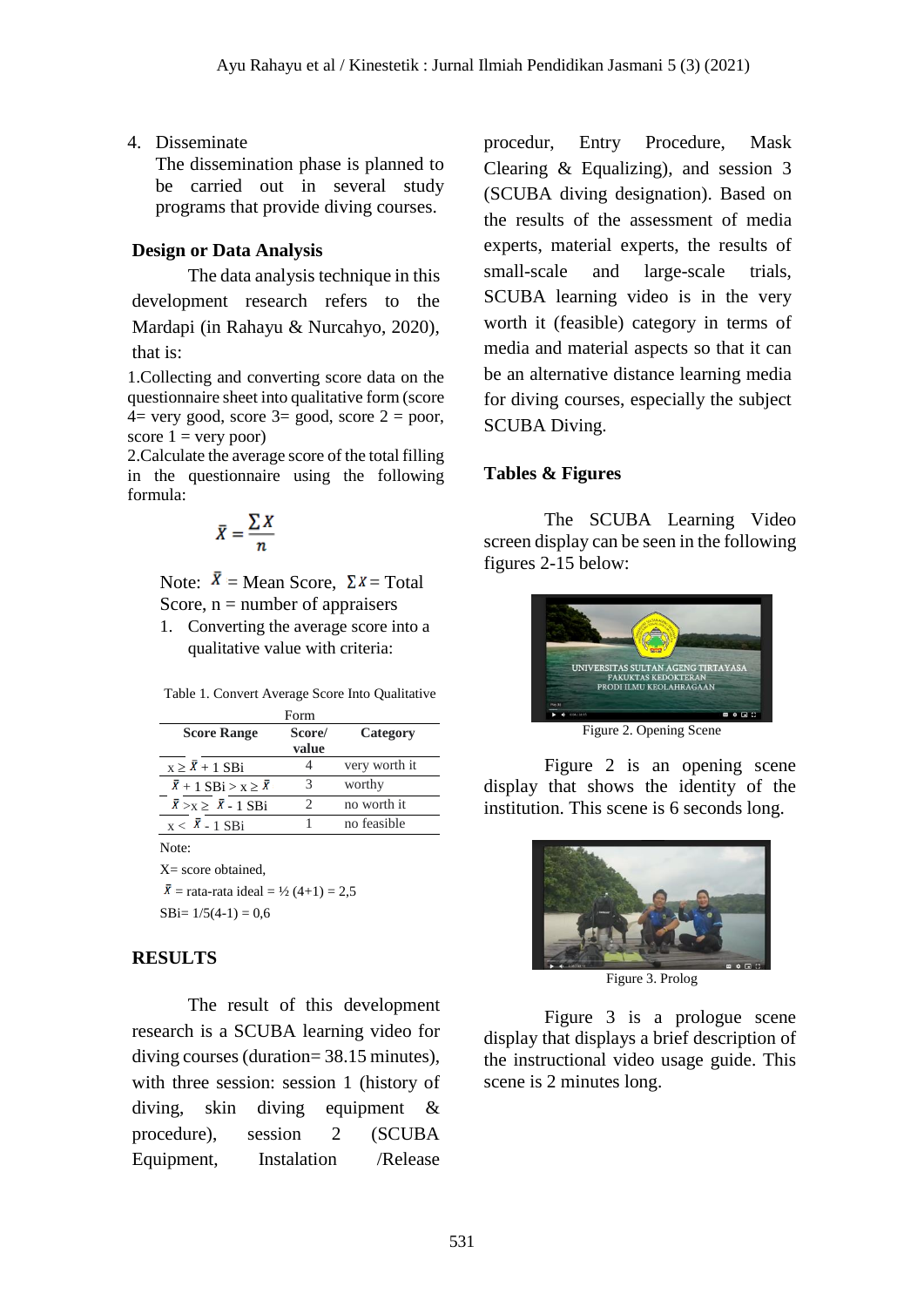

Figure 4. Skin Diving Equipment



Figure 5. Skin Diving Procedur (1)



Figure 6. Skin Diving Procedur (2)

Figures 4, 5, & 6 are screen displays in video session 1, history of diving, skin diving equipment & equipment. This scene is 6 minutes long.



Figure 7. SCUBA Diving Equipment



Figure 8. Instalation Procedure (before diving)



Figure 9. Release Procedure (after diving)



Figure 10. Entry Procedure into Pool



Figure 11. Entry Procedure into the sea

Figure 7-11 is a screen shot in video session 2, SCUBA Equipment, Installation/Release procedure, Entry Procedure, Mask Clearing & Equalizing). This scene is 21 minutes long.



Figure 12. SCUBA Diving for Recreation



Figure 13. SCUBA Diving for Conservation

Figure 12-13 is a screenshot in video session 3, SCUBA Diving Designation. This scene is 6 minutes long.



Figure 14. Closing Scene (1)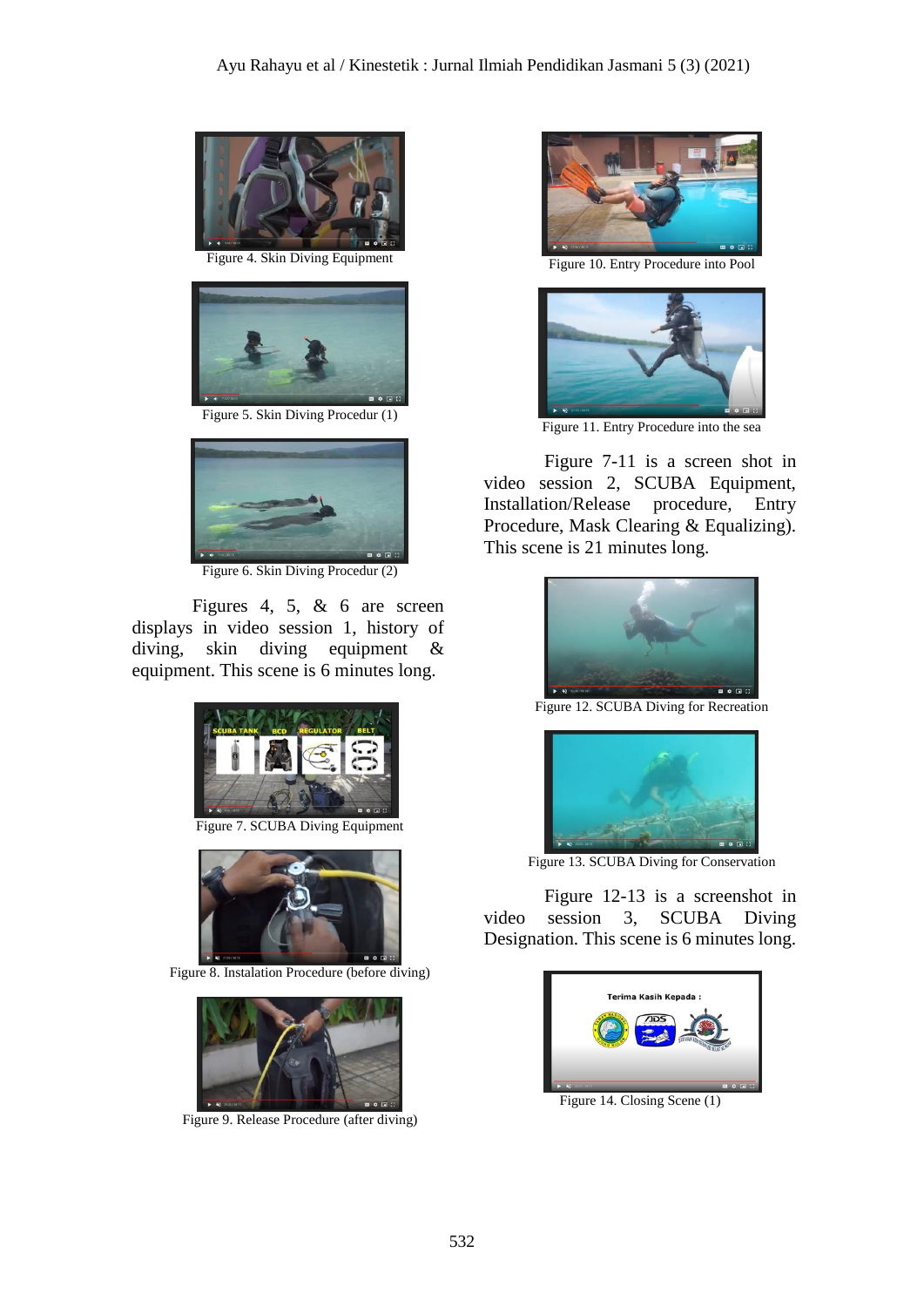| Terima Kasih Kepada       |                          |  |  |  |
|---------------------------|--------------------------|--|--|--|
| Wahyu Suparta             | Instruktur Selam ADSI    |  |  |  |
| Mumu Muawalah             | Kepala Resort P. Peucang |  |  |  |
| <b>Team Transplantasi</b> | <b>YKSS</b>              |  |  |  |
| Cipta Aftriana            | Camera Person & Editor   |  |  |  |
| Fadliani                  | Assisten Campers         |  |  |  |
|                           |                          |  |  |  |
| 3810/3815                 | ee.<br>--<br>٠           |  |  |  |

Figure 15. Closing Scene (2)

Figure 14-15 is the closing screen display. This scene is 10 seconds long. This scene is ending of SCUBA Learning Video.

The data on the results of the media assessment by media and material experts can be seen in table 2. While the data on the results of small and large scale trials can be seen in table 3.

Table 2. The quality of the media in terms of the results of the assessment of media and material experts

| <b>Validator</b>       | <b>Mean Score</b><br><b>Total</b> | Category      |
|------------------------|-----------------------------------|---------------|
| Media Expert           | 3.2                               | Very worth it |
| <b>Material Expert</b> | 3.8                               | Very worth it |

The data in table 2 shows that based on the results of assessments from media experts and material experts, the quality of the learning videos developed as a result of the development is in the very worth it category in terms of media and material aspects.

Table 3. The quality of the media in terms of the results of the small-scale and large scale trial

| <b>Trial</b> | Indikator/ | Mean         | Category      |
|--------------|------------|--------------|---------------|
|              | Aspec      | <b>Score</b> |               |
|              |            | Total        |               |
| Small        | Media      | 3.7          | Very worth it |
| Scale        | Materi     | 3.8          | Very worth it |
| Large        | Media      | 3.8          | Very worth it |
| Scale        | Materi     | 3.9          | Very worth it |

The data in table 3 shows that based on the results of small-scale and large-scale trials, the quality of the learning videos developed is in the very worth it category in terms of media and material aspects.

#### **DISCUSSION**

Using of learning videos not only has a positive impact on increasing learning success for both teachers and students, but also in terms of professional development (Sablić et al., 2020). The use of learning videos can also help make it easier for students to understand information when re-watching previously watched videos (Seo et al., 2021). Therefore, further research is needed regarding the effectiveness of its use in distance learning activities, for example to determine interest and learning achievement, as well as the level of understanding of students concepts during learning activities using SCUBA learning video.

#### **CONCLUSION**

Based on the results of the assessment of media experts, material experts, the results of small-scale and large-scale trials, SCUBA learning video is in the very worth it (feasible) category in terms of media and material aspects so that it can be an alternative distance learning media for diving courses, especially the subject SCUBA diving.

#### **ACKNOWLEDGEMENT**

Thank you to the diving instructors from ADSI, POSSI and SSI, Ujung Kulon National Park Center (Peucang Island Resort) and the team from the Sunda Strait Conservation Foundation (YKSS) who have been willing to provide assistance and direction during the process of making videos so that scuba diving learning videos are made. from UNTIRTA's sports science study program can be carried out well.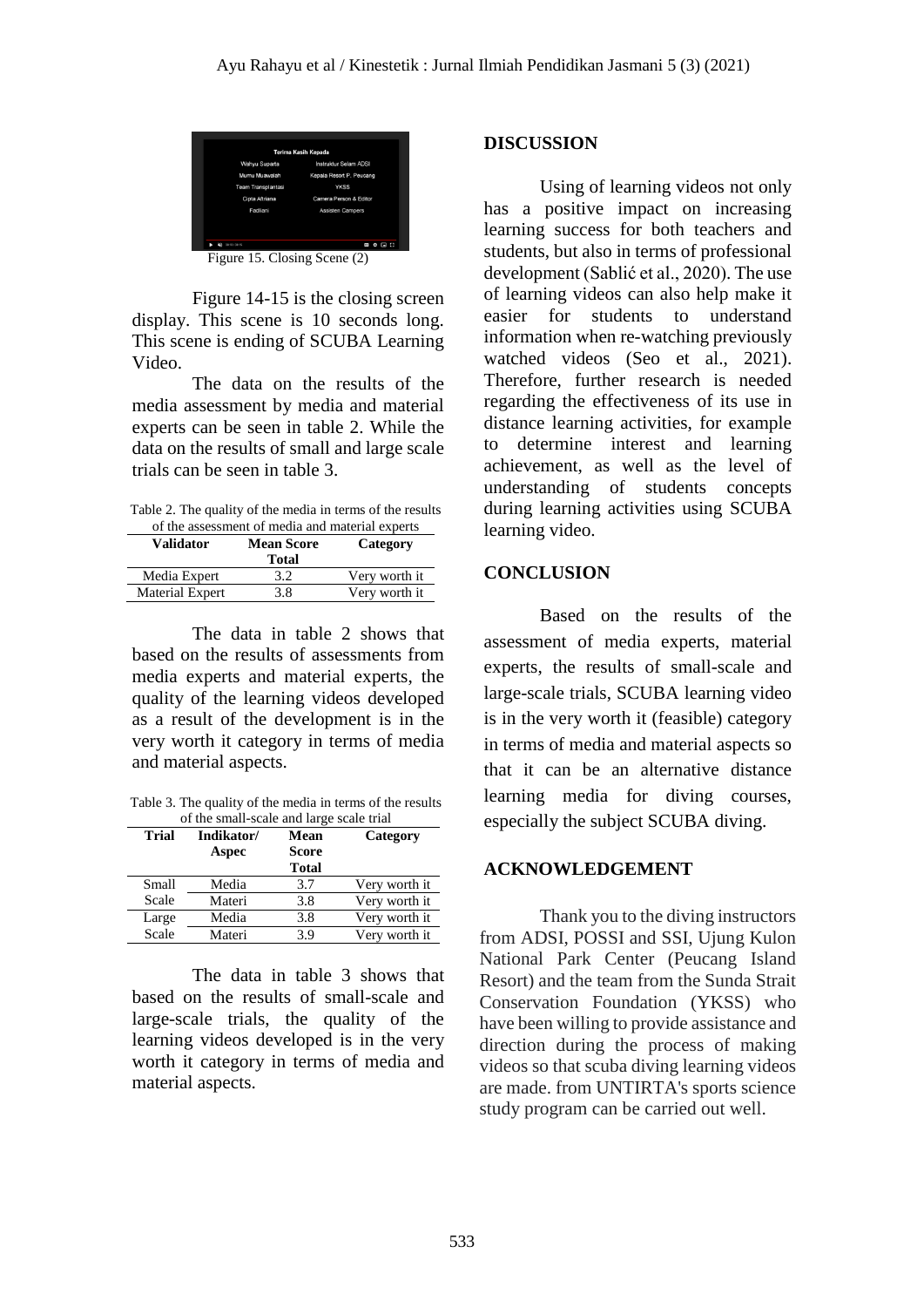#### **REFERENCES**

- Azis, N. N. N., Karim, S. A., Mohamad, M., & Mustafah, N. M. (2021). Effect of recreational scuba diving on cardiorespiratory fitness in malaysian novice divers. Journal of Health and Translational Medicine, 24(1). https://doi.org/10.22452/jummec.vol24 no1.12
- Coop, C. A., Adams, K. E., & Webb, C. N. (2016). SCUBA Diving and Asthma: Clinical Recommendations and Safety. In Clinical Reviews in Allergy and Immunology (Vol. 50, Issue 1). https://doi.org/10.1007/s12016-015- 8474-y
- Fitriansyah, F. (2020). Effectiveness of Video Learning Development Announcing. International Journal of Theory and Application in Elementary and Secondary School Education, 2(1). https://doi.org/10.31098/ijtaese.v2i1.67
- Hall, J. (2014). The risks of scuba diving: a focus on Decompression Illness. Hawai'i Journal of Medicine & Public Health : A Journal of Asia Pacific Medicine & Public Health, 73(11).
- Henrykowska, G., Soin, J., & Siermontowski, P. (2021). Scuba diving as a form of rehabilitation for people with physical disabilities. International Journal of Environmental Research and Public Health, 18(11). https://doi.org/10.3390/ijerph18115678
- Jordán, J., Valero, S., Turró, C., & Botti, V. (2021). Using a hybrid recommending system for learning videos in flipped classrooms and moocs. Electronics (Switzerland), 10(11). https://doi.org/10.3390/electronics1011 1226
- Kintz, P., Garnier, J. F., Brunet, B., Mura, P., & Raul, J. S. (2017). Cannabis and scuba diving. About 2 cases with fatal outcome. Toxicologie Analytique et Clinique, 29(3). https://doi.org/10.1016/j.toxac.2017.03. 123
- Lucrezi, S., Egi, S. M., Pieri, M., Burman, F., Ozyigit, T., Cialoni, D., Thomas, G., Marroni, A., & Saayman, M. (2018).

Safety priorities and underestimations in recreational scuba diving operations: A European study supporting the implementation of new risk management programmes. Frontiers in Psychology, 9(MAR). https://doi.org/10.3389/fpsyg.2018.003 83

- Nashar, N. A. B., Jumintono, Pudyastuti, R. R., Handayani, E., Indarto, M. R., Sunardi, J., Retnowati, N. D., & Sawitri, S. (2020). Increasing understanding of general knowledge of plastics with video-based learning. Universal Journal of Educational Research, 8(11). https://doi.org/10.13189/ujer.2020.0822 25
- Ranapurwala, S. I., Wing, S., Poole, C., Kucera, K. L., Marshall, S. W., & Denoble, P. J. (2017). Mishaps and unsafe conditions in recreational scuba diving and pre-dive checklist use: a prospective cohort study. Injury Epidemiology,  $4(1)$ . https://doi.org/10.1186/s40621-017- 0113-z
- Ridha, M., Firman, & Desyandri. (2021). Efektifitas Penggunaan Media Video pada Pembelajaran Tematik Terpadu di Sekolah Dasar Saat Pandemi Covid-19. Jurnal Pendidikan Tambusai, 5(1).
- Sablić, M., Mirosavljević, A., & Škugor, A. (2020). Video-Based Learning (VBL)— Past, Present and Future: an Overview of the Research Published from 2008 to 2019. Technology, Knowledge and Learning. https://doi.org/10.1007/s10758-020-

09455-5

Seo, K., Dodson, S., Harandi, N. M., Roberson, N., Fels, S., & Roll, I. (2021). Active learning with online video: The impact of learning context on engagement. Computers and Education, 165. https://doi.org/10.1016/j.compedu.2021

.104132

Susmiati, E. (2020). Meningkatkan Motivasi Belajar Bahasa Indonesia Melalui Penerapan Model Discovery Learning dan Media Video Dalam Kondisi Pandemi Covid-19 bagi Siswa SMPN 2 Gangga. Jurnal Paedagogy, 7(3).